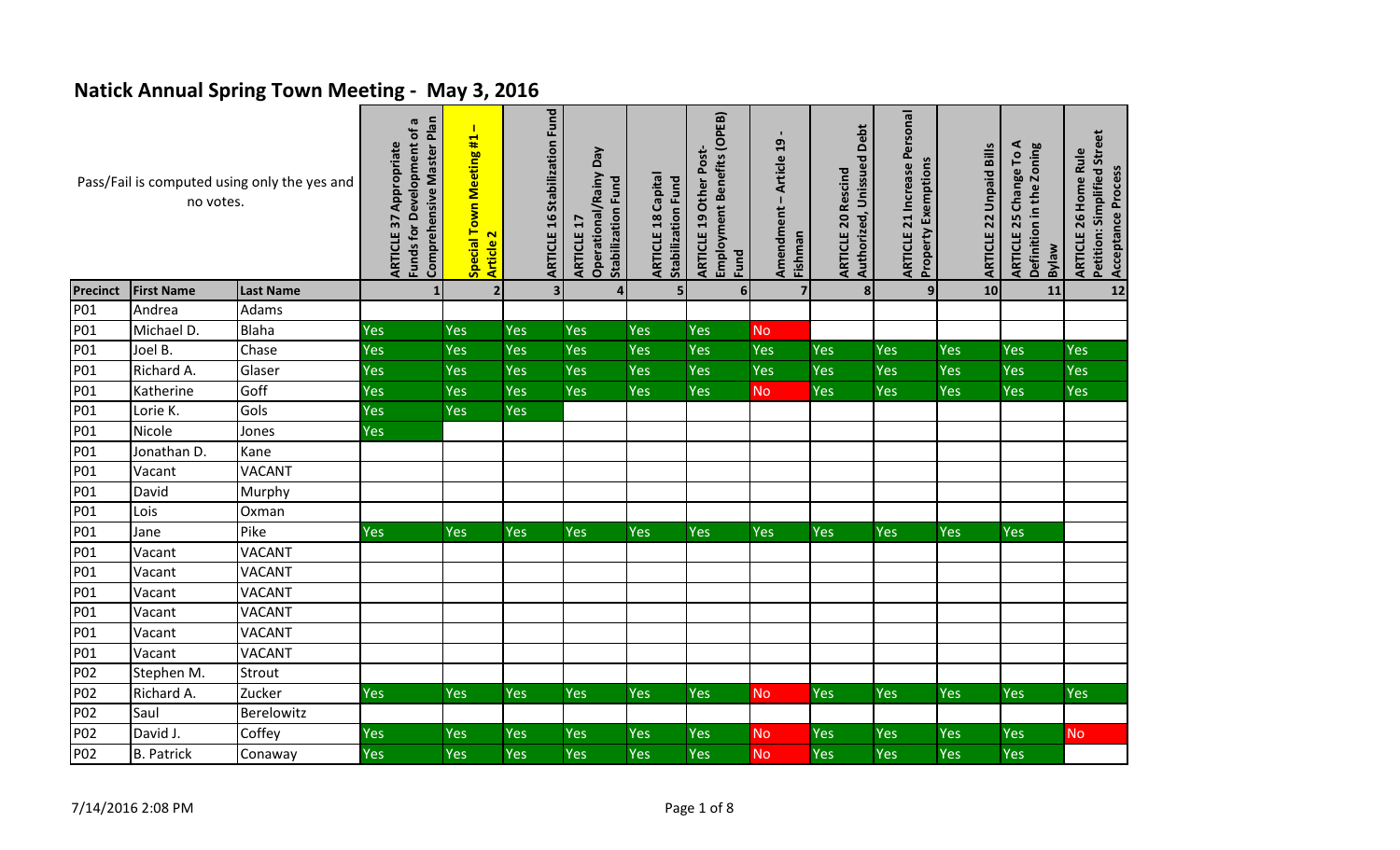| Pass/Fail is computed using only the yes and<br>no votes. |                   |                  | Comprehensive Master Plan<br>ā<br>Funds for Development of<br><b>ARTICLE 37 Appropriate</b> | $\mathbf{I}$<br>Special Town Meeting #1<br>Article 2 | <b>ARTICLE 16 Stabilization Fund</b> | Ved<br>Operational/Rainy<br><b>Stabilization Fund</b><br><b>ARTICLE 17</b> | <b>ARTICLE 18 Capital</b><br><b>Stabilization Fund</b> | Employment Benefits (OPEB)<br>ARTICLE 19 Other Post-<br>Fund | - Article 19<br>Amendment<br>Fishman | Debt<br>Authorized, Unissued<br><b>ARTICLE 20 Rescind</b> | <b>ARTICLE 21 Increase Personal</b><br><b>Property Exemptions</b> | <b>ARTICLE 22 Unpaid Bills</b> | ⋖<br>Definition in the Zoning<br>ARTICLE 25 Change To<br><b>Bylaw</b> | Petition: Simplified Street<br>ARTICLE 26 Home Rule<br>Acceptance Process |
|-----------------------------------------------------------|-------------------|------------------|---------------------------------------------------------------------------------------------|------------------------------------------------------|--------------------------------------|----------------------------------------------------------------------------|--------------------------------------------------------|--------------------------------------------------------------|--------------------------------------|-----------------------------------------------------------|-------------------------------------------------------------------|--------------------------------|-----------------------------------------------------------------------|---------------------------------------------------------------------------|
| <b>Precinct</b>                                           | <b>First Name</b> | <b>Last Name</b> | $\mathbf{1}$                                                                                | $\overline{2}$                                       | 3 <sup>1</sup>                       |                                                                            | 5                                                      | 6 <sup>1</sup>                                               | $\overline{\mathbf{z}}$              | 8                                                         | 9                                                                 | 10                             | 11                                                                    | 12                                                                        |
| P02                                                       | Paul L.           | Dellarocca       | Yes                                                                                         | Yes                                                  | Yes                                  | Yes                                                                        | <b>Yes</b>                                             | Yes                                                          | Yes                                  | Yes                                                       | Yes                                                               | Yes                            | <b>Yes</b>                                                            |                                                                           |
| P02                                                       | Glen              | Fitzpatrick      |                                                                                             |                                                      |                                      |                                                                            |                                                        |                                                              |                                      |                                                           |                                                                   |                                |                                                                       |                                                                           |
| P02                                                       | David J.          | Gallo            | Yes                                                                                         | Yes                                                  | Yes                                  | Yes                                                                        | Yes                                                    | <b>Yes</b>                                                   | Yes                                  | Yes                                                       | Yes                                                               | <b>Yes</b>                     | Yes                                                                   |                                                                           |
| P02                                                       | Charles M.        | <b>Hughes</b>    | Yes                                                                                         |                                                      |                                      |                                                                            |                                                        |                                                              |                                      |                                                           |                                                                   |                                |                                                                       |                                                                           |
| P02                                                       | Stephen M.        | Kane             |                                                                                             |                                                      |                                      |                                                                            |                                                        |                                                              |                                      |                                                           |                                                                   |                                |                                                                       |                                                                           |
| P02                                                       | Richard T.        | Montross         | Yes                                                                                         | Yes                                                  | <b>Yes</b>                           | <b>Yes</b>                                                                 | <b>Yes</b>                                             | Yes                                                          | <b>No</b>                            | Yes                                                       | Yes                                                               | <b>Yes</b>                     | <b>Yes</b>                                                            | <b>Yes</b>                                                                |
| P02                                                       | Lynne             | Montross         |                                                                                             |                                                      |                                      |                                                                            |                                                        |                                                              |                                      |                                                           |                                                                   |                                |                                                                       |                                                                           |
| P02                                                       | Stephen Edwin     | Robb             |                                                                                             |                                                      |                                      |                                                                            |                                                        |                                                              |                                      |                                                           |                                                                   |                                |                                                                       |                                                                           |
| P02                                                       | Scott             | Spiegel          | <b>Yes</b>                                                                                  | <b>Yes</b>                                           | Yes                                  | Yes                                                                        | <b>Yes</b>                                             | <b>Yes</b>                                                   | Yes                                  |                                                           |                                                                   |                                |                                                                       |                                                                           |
| P02                                                       | Christine M.      | Therrien         |                                                                                             |                                                      |                                      |                                                                            |                                                        |                                                              |                                      |                                                           |                                                                   |                                |                                                                       |                                                                           |
| P02                                                       | Jennifer Davis    | Wirkala          | Yes                                                                                         | <b>No</b>                                            | <b>No</b>                            | Yes                                                                        | <b>No</b>                                              | Yes                                                          | <b>Yes</b>                           | Yes                                                       | Yes                                                               |                                |                                                                       |                                                                           |
| P02                                                       | Susan Mande       | Zucker           | Yes                                                                                         | Yes                                                  | Yes                                  | Yes                                                                        | Yes                                                    | Yes                                                          | <b>No</b>                            | Yes                                                       | Yes                                                               | <b>Yes</b>                     | Yes                                                                   | <b>Yes</b>                                                                |
| P02                                                       | Alfred R.         | Doig             |                                                                                             |                                                      |                                      |                                                                            |                                                        |                                                              |                                      |                                                           |                                                                   |                                |                                                                       |                                                                           |
| P03                                                       | Donna Volpe       | Casey            | Yes                                                                                         | Yes                                                  | <b>Yes</b>                           | Yes                                                                        | Yes                                                    | Yes                                                          | <b>Yes</b>                           | Yes                                                       | Yes                                                               | <b>Yes</b>                     | Yes                                                                   | Yes                                                                       |
| P03                                                       | Victor P.         | D'Costa          |                                                                                             |                                                      |                                      |                                                                            |                                                        |                                                              |                                      |                                                           |                                                                   |                                |                                                                       |                                                                           |
| P03                                                       | Carol A.          | Delehanty        | Yes                                                                                         | <b>No</b>                                            | <b>No</b>                            | Yes                                                                        | <b>No</b>                                              | Yes                                                          | <b>No</b>                            | Yes                                                       | Yes                                                               |                                |                                                                       |                                                                           |
| P03                                                       | Sandra J.         | Desveaux         | Yes                                                                                         | Yes                                                  | Yes                                  | Yes                                                                        | Yes                                                    | Yes                                                          | Yes                                  | Yes                                                       | Yes                                                               | Yes                            | Yes                                                                   | <b>Yes</b>                                                                |
| P03                                                       | Leah P.           | Falzone          | Yes                                                                                         | Yes                                                  | Yes                                  | Yes                                                                        | Yes                                                    | Yes                                                          | Yes                                  | Yes                                                       | Yes                                                               | Yes                            | Yes                                                                   | Yes                                                                       |
| P03                                                       | David H.          | Fishman          | <b>No</b>                                                                                   | Yes                                                  | Yes                                  | Yes                                                                        | Yes                                                    | Yes                                                          | Yes                                  | Yes                                                       | Yes                                                               | Yes                            | Yes                                                                   | <b>Yes</b>                                                                |
| P03                                                       | Charles A.        | Grady            | Yes                                                                                         |                                                      | Yes                                  | Yes                                                                        | Yes                                                    | <b>Yes</b>                                                   | Yes                                  | Yes                                                       | Yes                                                               | <b>Yes</b>                     | Yes                                                                   | <b>Yes</b>                                                                |
| P03                                                       | Robert M.         | Healey           | Yes                                                                                         | <b>No</b>                                            | Yes                                  | Yes                                                                        | Yes                                                    | <b>Yes</b>                                                   | <b>No</b>                            | Yes                                                       | Yes                                                               | Yes                            |                                                                       |                                                                           |
| P03                                                       | Judith A.         | Kuhn             | Yes                                                                                         | <b>Yes</b>                                           | Yes                                  | Yes                                                                        | Yes                                                    | <b>Yes</b>                                                   | <b>No</b>                            | Yes                                                       | Yes                                                               | Yes                            | Yes                                                                   |                                                                           |
| P03                                                       | Leonard P.        | Kuhn             | Yes                                                                                         | Yes                                                  | Yes                                  | Yes                                                                        | Yes                                                    | Yes                                                          | <b>No</b>                            | Yes                                                       | Yes                                                               | Yes                            | Yes                                                                   |                                                                           |
| P03                                                       | Joan R.           | Mathews          |                                                                                             |                                                      |                                      |                                                                            |                                                        |                                                              |                                      |                                                           |                                                                   |                                |                                                                       |                                                                           |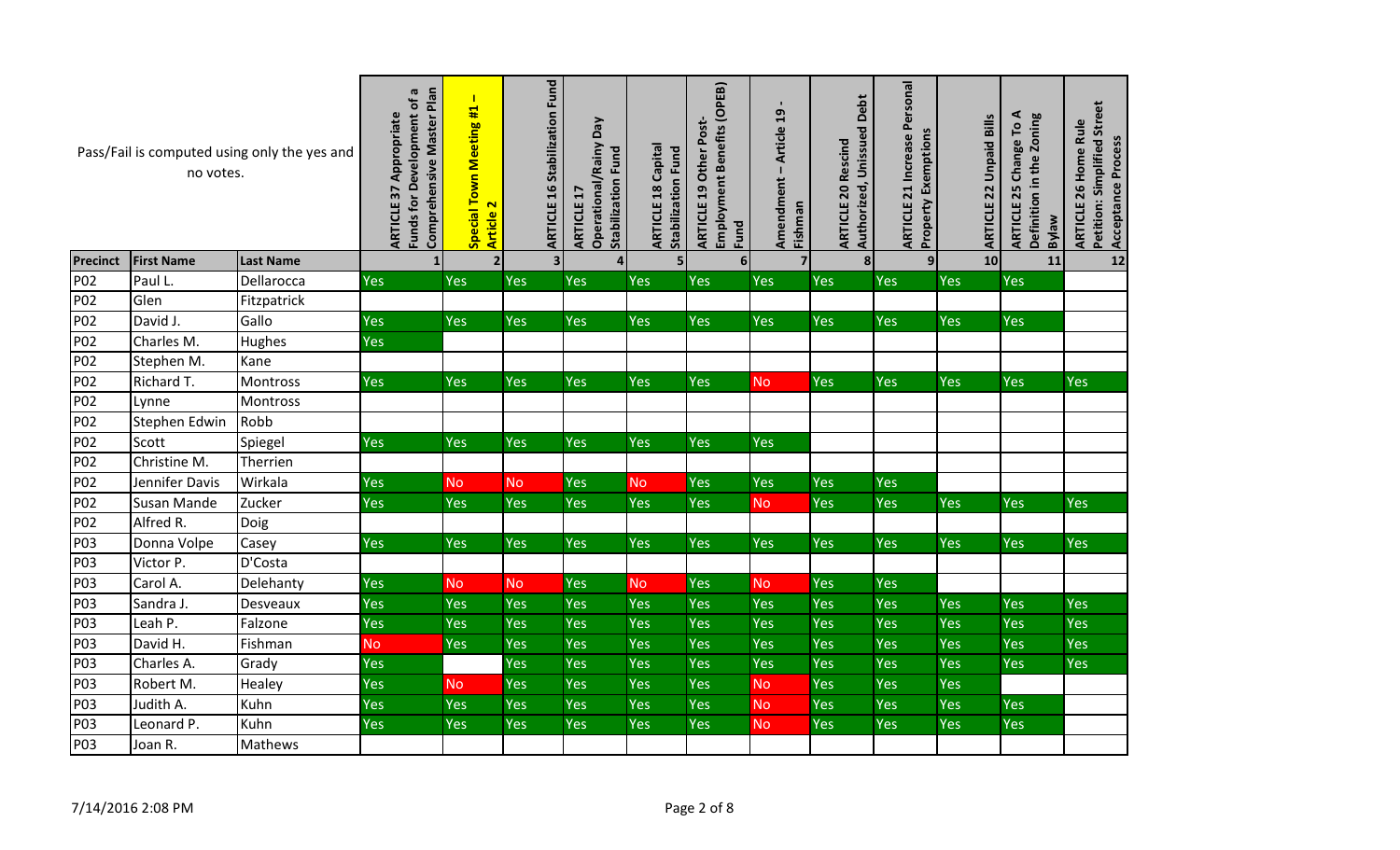| Pass/Fail is computed using only the yes and<br>no votes. |                   |                  | Comprehensive Master Plan<br>$\pmb{\varpi}$<br>Funds for Development of<br>Appropriate<br><b>ARTICLE 37</b> | $\mathbf{I}$<br>Special Town Meeting #1<br>$\overline{\mathbf{r}}$<br><b>Article</b> | <b>ARTICLE 16 Stabilization Fund</b> | Ved<br>Operational/Rainy<br>Stabilization Fund<br>H<br><b>ARTICLE</b> | <b>ARTICLE 18 Capital</b><br><b>Stabilization Fund</b> | Employment Benefits (OPEB)<br><b>ARTICLE 19 Other Post-</b><br>Fund | - Article 19<br>Amendment<br>Fishman | Debt<br>Authorized, Unissued<br><b>ARTICLE 20 Rescind</b> | <b>ARTICLE 21 Increase Personal</b><br><b>Property Exemptions</b> | <b>Unpaid Bills</b><br>ARTICLE 22 | ⋖<br>Definition in the Zoning<br>ARTICLE 25 Change To<br><b>Bylaw</b> | Petition: Simplified Street<br>ARTICLE 26 Home Rule<br>Acceptance Process |
|-----------------------------------------------------------|-------------------|------------------|-------------------------------------------------------------------------------------------------------------|--------------------------------------------------------------------------------------|--------------------------------------|-----------------------------------------------------------------------|--------------------------------------------------------|---------------------------------------------------------------------|--------------------------------------|-----------------------------------------------------------|-------------------------------------------------------------------|-----------------------------------|-----------------------------------------------------------------------|---------------------------------------------------------------------------|
| <b>Precinct</b>                                           | <b>First Name</b> | <b>Last Name</b> |                                                                                                             | $\overline{2}$                                                                       | 3 <sup>1</sup>                       |                                                                       | 5 <sub>l</sub>                                         | $6 \mid$                                                            | $\overline{7}$                       | 8                                                         | 9                                                                 | 10                                | 11                                                                    | 12                                                                        |
| P03                                                       | Julie M.          | McDonough        | <b>Yes</b>                                                                                                  | Yes                                                                                  | <b>Yes</b>                           | Yes                                                                   | <b>Yes</b>                                             | Yes                                                                 | Yes                                  | Yes                                                       | Yes                                                               | Yes                               | Yes                                                                   | Yes                                                                       |
| P03                                                       | Donna M.          | McKenzie         | <b>Yes</b>                                                                                                  | Yes                                                                                  | Yes                                  | <b>Yes</b>                                                            | Yes                                                    | <b>Yes</b>                                                          | <b>Yes</b>                           | Yes                                                       | Yes                                                               | <b>Yes</b>                        | <b>Yes</b>                                                            | <b>No</b>                                                                 |
| P03                                                       | Andrew J.         | Meyer            | <b>Yes</b>                                                                                                  | Yes                                                                                  | Yes                                  | Yes                                                                   | Yes                                                    |                                                                     |                                      |                                                           |                                                                   |                                   |                                                                       |                                                                           |
| P03                                                       | Ross J.           | Rodino           | Yes                                                                                                         | <b>Yes</b>                                                                           | Yes                                  | Yes                                                                   | Yes                                                    | Yes                                                                 | <b>Yes</b>                           | Yes                                                       | Yes                                                               | <b>Yes</b>                        | Yes                                                                   | <b>Yes</b>                                                                |
| P03                                                       | Robert            | Rowe             |                                                                                                             |                                                                                      |                                      |                                                                       |                                                        |                                                                     |                                      |                                                           |                                                                   |                                   |                                                                       |                                                                           |
| P03                                                       | William           | Schoenig         | Yes                                                                                                         | <b>Yes</b>                                                                           | Yes                                  | <b>Yes</b>                                                            | <b>Yes</b>                                             | Yes                                                                 | Yes                                  | Yes                                                       | Yes                                                               | Yes                               | Yes                                                                   | <b>Yes</b>                                                                |
| P03                                                       | Bruce D.          | Whitney          |                                                                                                             |                                                                                      |                                      |                                                                       |                                                        |                                                                     |                                      |                                                           |                                                                   |                                   |                                                                       |                                                                           |
| P04                                                       | Salvatore A.      | Alessi           | <b>Yes</b>                                                                                                  | <b>Yes</b>                                                                           | Yes                                  | Yes                                                                   | Yes                                                    | Yes                                                                 | Yes                                  | Yes                                                       | Yes                                                               | Yes                               | Yes                                                                   | <b>Yes</b>                                                                |
| P04                                                       | Moire V.          | Balsam           | Yes                                                                                                         | Yes                                                                                  | Yes                                  | Yes                                                                   | <b>Yes</b>                                             | Yes                                                                 | Yes                                  | Yes                                                       | Yes                                                               | <b>Yes</b>                        | Yes                                                                   | <b>Yes</b>                                                                |
| P04                                                       | Dirk              | Coburn Jr.       | <b>Yes</b>                                                                                                  | <b>Yes</b>                                                                           | <b>Yes</b>                           | <b>Yes</b>                                                            | Yes                                                    | <b>No</b>                                                           | Yes                                  | Yes                                                       | Yes                                                               | <b>Yes</b>                        | <b>Yes</b>                                                            | <b>No</b>                                                                 |
| P04                                                       | John A.           | Donovan III      |                                                                                                             |                                                                                      |                                      |                                                                       |                                                        |                                                                     |                                      |                                                           |                                                                   |                                   |                                                                       |                                                                           |
| P04                                                       | Diane             | Floyd            | Yes                                                                                                         | Yes                                                                                  | Yes                                  | Yes                                                                   | Yes                                                    | Yes                                                                 | <b>No</b>                            | Yes                                                       | Yes                                                               | Yes                               | Yes                                                                   | <b>Yes</b>                                                                |
| P04                                                       | Richard A.        | Foley            | Yes                                                                                                         | Yes                                                                                  | Yes                                  | Yes                                                                   | Yes                                                    | Yes                                                                 | <b>No</b>                            | Yes                                                       | Yes                                                               | Yes                               | Yes                                                                   | Yes                                                                       |
| P04                                                       | Jonathan H.       | Freedman         | <b>Yes</b>                                                                                                  | Yes                                                                                  | Yes                                  | <b>Yes</b>                                                            | <b>Yes</b>                                             | <b>Yes</b>                                                          | <b>No</b>                            | Yes                                                       | Yes                                                               | <b>Yes</b>                        | Yes                                                                   | Yes                                                                       |
| P04                                                       | Rhonda J.         | Garvin-Conaway   | Yes                                                                                                         | Yes                                                                                  | <b>Yes</b>                           | Yes                                                                   | Yes                                                    | <b>Yes</b>                                                          | Yes                                  | Yes                                                       | Yes                                                               | <b>Yes</b>                        | Yes                                                                   | <b>Yes</b>                                                                |
| P04                                                       | Brianna M.        | Heyde            | <b>Yes</b>                                                                                                  | Yes                                                                                  | <b>Yes</b>                           | <b>Yes</b>                                                            | <b>Yes</b>                                             | <b>No</b>                                                           | <b>No</b>                            | Yes                                                       | Yes                                                               | <b>Yes</b>                        | <b>Yes</b>                                                            | <b>Yes</b>                                                                |
| P04                                                       | Christina E.      | Kruczynski       |                                                                                                             |                                                                                      |                                      |                                                                       |                                                        |                                                                     |                                      |                                                           |                                                                   |                                   |                                                                       |                                                                           |
| P04                                                       | Douglas L.        | Landry           |                                                                                                             |                                                                                      |                                      |                                                                       |                                                        |                                                                     |                                      |                                                           |                                                                   |                                   |                                                                       |                                                                           |
| P04                                                       | Nancy B.          | Nottonson        | Yes                                                                                                         | Yes                                                                                  | Yes                                  | Yes                                                                   | <b>Yes</b>                                             | Yes                                                                 | Yes                                  | Yes                                                       | Yes                                                               | <b>Yes</b>                        | Yes                                                                   | Yes                                                                       |
| P04                                                       | Peter A.          | Nottonson        | <b>Yes</b>                                                                                                  | Yes                                                                                  | Yes                                  | <b>Yes</b>                                                            | <b>Yes</b>                                             | <b>Yes</b>                                                          | Yes                                  | Yes                                                       | Yes                                                               | <b>Yes</b>                        | Yes                                                                   | <b>Yes</b>                                                                |
| P04                                                       | Michael J.        | Price            |                                                                                                             |                                                                                      |                                      |                                                                       |                                                        |                                                                     |                                      |                                                           |                                                                   |                                   |                                                                       |                                                                           |
| P04                                                       | Barbara Fahey     | Sanchez          |                                                                                                             |                                                                                      |                                      |                                                                       |                                                        |                                                                     |                                      |                                                           |                                                                   |                                   |                                                                       |                                                                           |
| P04                                                       | Catherine         | Schellenberg     | <b>Yes</b>                                                                                                  | <b>Yes</b>                                                                           | <b>Yes</b>                           | Yes                                                                   | Yes                                                    | Yes                                                                 | <b>No</b>                            | Yes                                                       | Yes                                                               | <b>Yes</b>                        | Yes                                                                   | Yes                                                                       |
| P04                                                       | Daniel C.         | Sohl             | <b>Yes</b>                                                                                                  | Yes                                                                                  | Yes                                  | <b>Yes</b>                                                            | Yes                                                    | Yes                                                                 | Yes                                  | Yes                                                       | Yes                                                               | <b>Yes</b>                        | Yes                                                                   | <b>No</b>                                                                 |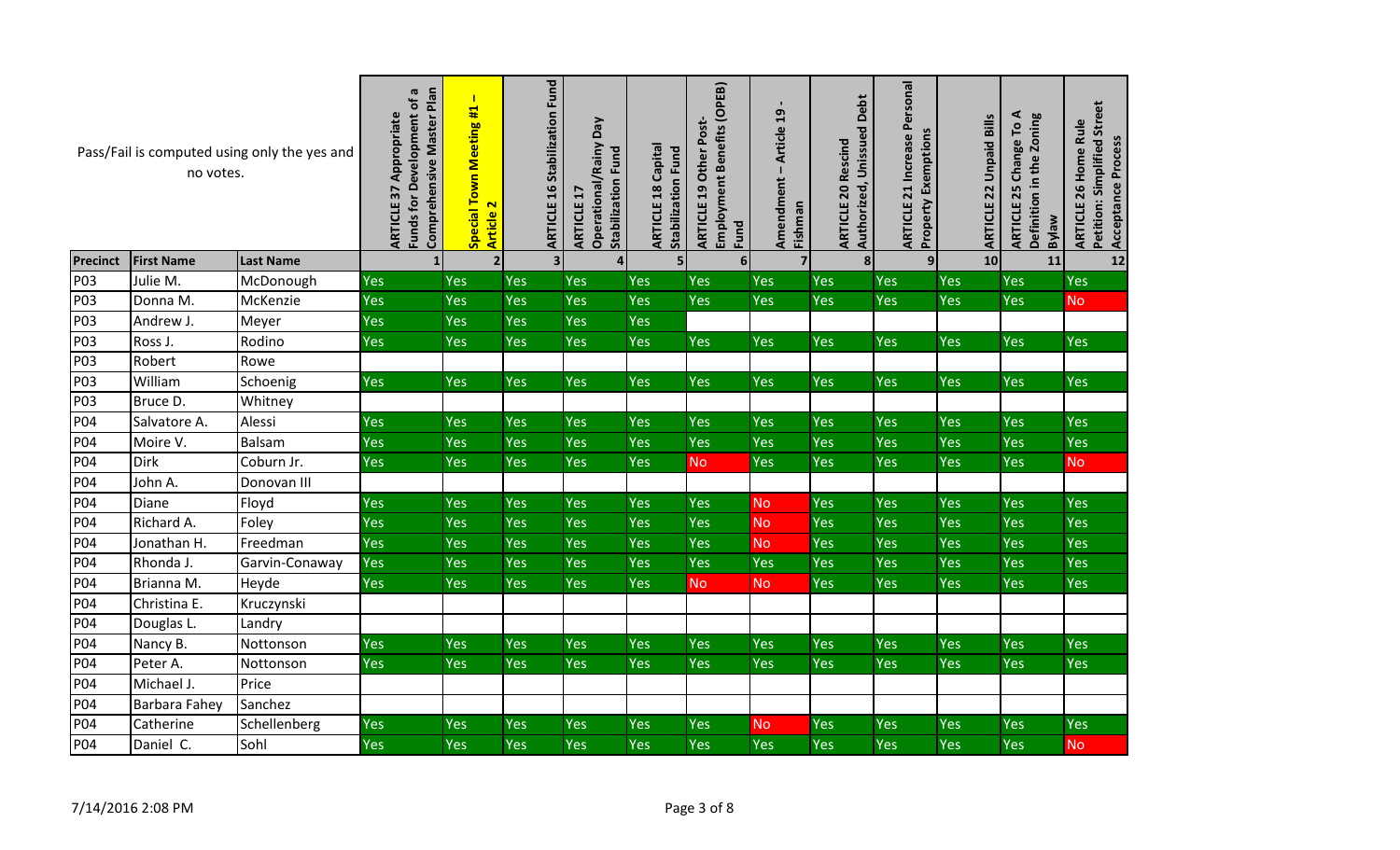| Pass/Fail is computed using only the yes and<br>no votes. |                   |                  | Comprehensive Master Plan<br>G<br>Funds for Development of<br><b>ARTICLE 37 Appropriate</b> | $\mathbf{I}$<br>Special Town Meeting #1<br>Article 2 | <b>ARTICLE 16 Stabilization Fund</b> | Ved<br>Operational/Rainy<br><b>Stabilization Fund</b><br>ARTICLE 1 | <b>ARTICLE 18 Capital</b><br>Stabilization Fund | Employment Benefits (OPEB)<br><b>ARTICLE 19 Other Post-</b><br>Fund | $\blacksquare$<br>Article 19<br>Amendment<br>Fishman | Debt<br>Authorized, Unissued<br><b>ARTICLE 20 Rescind</b> | <b>ARTICLE 21 Increase Personal</b><br><b>Property Exemptions</b> | <b>ARTICLE 22 Unpaid Bills</b> | ⋖<br>Definition in the Zoning<br>ARTICLE 25 Change To<br><b>welkg</b> | Petition: Simplified Street<br><b>ARTICLE 26 Home Rule</b><br>Acceptance Process |
|-----------------------------------------------------------|-------------------|------------------|---------------------------------------------------------------------------------------------|------------------------------------------------------|--------------------------------------|--------------------------------------------------------------------|-------------------------------------------------|---------------------------------------------------------------------|------------------------------------------------------|-----------------------------------------------------------|-------------------------------------------------------------------|--------------------------------|-----------------------------------------------------------------------|----------------------------------------------------------------------------------|
| <b>Precinct</b>                                           | <b>First Name</b> | <b>Last Name</b> | $\mathbf{1}$                                                                                | 2                                                    | 3 <sup>1</sup>                       |                                                                    | 5 <sub>l</sub>                                  | 6 <sup>1</sup>                                                      | $\overline{7}$                                       | $\boldsymbol{8}$                                          | 9                                                                 | 10                             | 11                                                                    | 12                                                                               |
| P04                                                       | Jeanette          | Szretter         | Yes                                                                                         | Yes                                                  | Yes                                  | Yes                                                                | Yes                                             | Yes                                                                 | Yes                                                  | Yes                                                       | Yes                                                               | Yes                            | Yes                                                                   | Yes                                                                              |
| <b>P05</b>                                                | Erica E.          | Ball             | <b>Yes</b>                                                                                  | Yes                                                  | <b>Yes</b>                           | Yes                                                                | <b>Yes</b>                                      | <b>Yes</b>                                                          | Yes                                                  | Yes                                                       | Yes                                                               | Yes                            | <b>Yes</b>                                                            | <b>Yes</b>                                                                       |
| <b>P05</b>                                                | Nancy             | Devereaux        |                                                                                             |                                                      |                                      |                                                                    |                                                 |                                                                     |                                                      |                                                           |                                                                   |                                |                                                                       |                                                                                  |
| <b>P05</b>                                                | David             | Dorant           |                                                                                             |                                                      |                                      |                                                                    |                                                 |                                                                     |                                                      |                                                           |                                                                   |                                |                                                                       |                                                                                  |
| <b>P05</b>                                                | Lawrence L.       | <b>Drolet</b>    |                                                                                             |                                                      |                                      |                                                                    |                                                 |                                                                     |                                                      |                                                           |                                                                   |                                |                                                                       |                                                                                  |
| <b>P05</b>                                                | Andrew D.         | Eschtruth        | Yes                                                                                         | Yes                                                  | Yes                                  | <b>Yes</b>                                                         | Yes                                             | <b>Yes</b>                                                          | Yes                                                  | Yes                                                       | Yes                                                               | Yes                            | Yes                                                                   | <b>Yes</b>                                                                       |
| <b>P05</b>                                                | James L.          | Everett          | <b>Yes</b>                                                                                  | Yes                                                  | <b>Yes</b>                           | Yes                                                                | <b>Yes</b>                                      | Yes                                                                 | Yes                                                  | Yes                                                       | Yes                                                               | Yes                            | <b>Yes</b>                                                            | <b>Yes</b>                                                                       |
| <b>P05</b>                                                | Amy K.            | Flynn            |                                                                                             |                                                      |                                      |                                                                    |                                                 |                                                                     |                                                      |                                                           |                                                                   |                                |                                                                       |                                                                                  |
| <b>P05</b>                                                | Todd M.           | Gillenwater      | <b>Yes</b>                                                                                  | <b>Yes</b>                                           | Yes                                  | Yes                                                                | <b>Yes</b>                                      | Yes                                                                 | <b>No</b>                                            | Yes                                                       | <b>Yes</b>                                                        | Yes                            | Yes                                                                   | <b>Yes</b>                                                                       |
| <b>P05</b>                                                | Kathleen C.       | Joyce            | Yes                                                                                         | Yes                                                  | <b>Yes</b>                           | Yes                                                                | Yes                                             |                                                                     | <b>No</b>                                            | Yes                                                       | Yes                                                               | Yes                            | Yes                                                                   | <b>Yes</b>                                                                       |
| <b>P05</b>                                                | Andrew W.         | Luke             | Yes                                                                                         | Yes                                                  | Yes                                  | Yes                                                                | <b>Yes</b>                                      | <b>Yes</b>                                                          | <b>No</b>                                            | Yes                                                       | Yes                                                               | <b>Yes</b>                     | <b>Yes</b>                                                            | <b>Yes</b>                                                                       |
| <b>P05</b>                                                | Harriet S.        | Merkowitz        | Yes                                                                                         | Yes                                                  | Yes                                  | Yes                                                                | Yes                                             | <b>Yes</b>                                                          | <b>No</b>                                            | Yes                                                       | Yes                                                               | Yes                            | <b>Yes</b>                                                            | <b>Yes</b>                                                                       |
| <b>P05</b>                                                | Julian J.         | Munnich          | <b>Yes</b>                                                                                  | <b>Yes</b>                                           | Yes                                  | Yes                                                                | Yes                                             | Yes                                                                 | Yes                                                  | Yes                                                       | <b>Yes</b>                                                        | Yes                            | <b>Yes</b>                                                            |                                                                                  |
| <b>P05</b>                                                | Matthew D.        | Siegel           |                                                                                             |                                                      |                                      |                                                                    |                                                 |                                                                     |                                                      |                                                           |                                                                   |                                |                                                                       |                                                                                  |
| <b>P05</b>                                                | Bruce A.          | Snow             | Abstain                                                                                     | <b>No</b>                                            | Abstain                              | Abstain                                                            | Abstain                                         | Yes                                                                 | <b>Yes</b>                                           | Yes                                                       | <b>Yes</b>                                                        | Yes                            | <b>Yes</b>                                                            | <b>Abstain</b>                                                                   |
| <b>P05</b>                                                | Michael J.        | Sugrue           | Yes                                                                                         | Yes                                                  | Yes                                  | Yes                                                                | Yes                                             | <b>Yes</b>                                                          | <b>No</b>                                            |                                                           |                                                                   |                                |                                                                       |                                                                                  |
| <b>P05</b>                                                | Charlotte         | Swartz           |                                                                                             |                                                      |                                      |                                                                    |                                                 |                                                                     |                                                      |                                                           |                                                                   |                                |                                                                       |                                                                                  |
| <b>P05</b>                                                | Diane V.          | Vabulas          | Yes                                                                                         | <b>Yes</b>                                           | Yes                                  | Yes                                                                | <b>Yes</b>                                      | <b>Yes</b>                                                          | Yes                                                  | Yes                                                       | Yes                                                               | Yes                            | Yes                                                                   | <b>Yes</b>                                                                       |
| <b>P05</b>                                                | Kenneth E.        | Yang             | Yes                                                                                         | Yes                                                  | <b>Yes</b>                           | Yes                                                                | Yes                                             | Yes                                                                 | Yes                                                  | Yes                                                       | Yes                                                               | Yes                            | <b>Yes</b>                                                            | <b>Yes</b>                                                                       |
| P06                                                       | Barbara A.        | Chinetti         | Yes                                                                                         | Yes                                                  | Yes                                  | Yes                                                                | Yes                                             | <b>No</b>                                                           | <b>No</b>                                            | Yes                                                       | Yes                                                               | Yes                            |                                                                       |                                                                                  |
| P06                                                       | Paul E.           | Connolly         | <b>No</b>                                                                                   | Yes                                                  | <b>No</b>                            | <b>No</b>                                                          | <b>No</b>                                       |                                                                     | <b>No</b>                                            |                                                           |                                                                   |                                |                                                                       |                                                                                  |
| P06                                                       | Catherine M.      | Coughlin         | Yes                                                                                         | Yes                                                  | Yes                                  | Yes                                                                | Yes                                             | Yes                                                                 | Yes                                                  | Yes                                                       | Yes                                                               | Yes                            |                                                                       |                                                                                  |
| P06                                                       | Nicholas S.       | <b>DiMasi</b>    | <b>No</b>                                                                                   | Yes                                                  | <b>Yes</b>                           | Yes                                                                | Yes                                             | Yes                                                                 | <b>No</b>                                            | Yes                                                       | Yes                                                               | Yes                            | Yes                                                                   | <b>Yes</b>                                                                       |
| P06                                                       | Charlene B.       | Foss             |                                                                                             |                                                      |                                      |                                                                    |                                                 |                                                                     |                                                      |                                                           |                                                                   |                                |                                                                       |                                                                                  |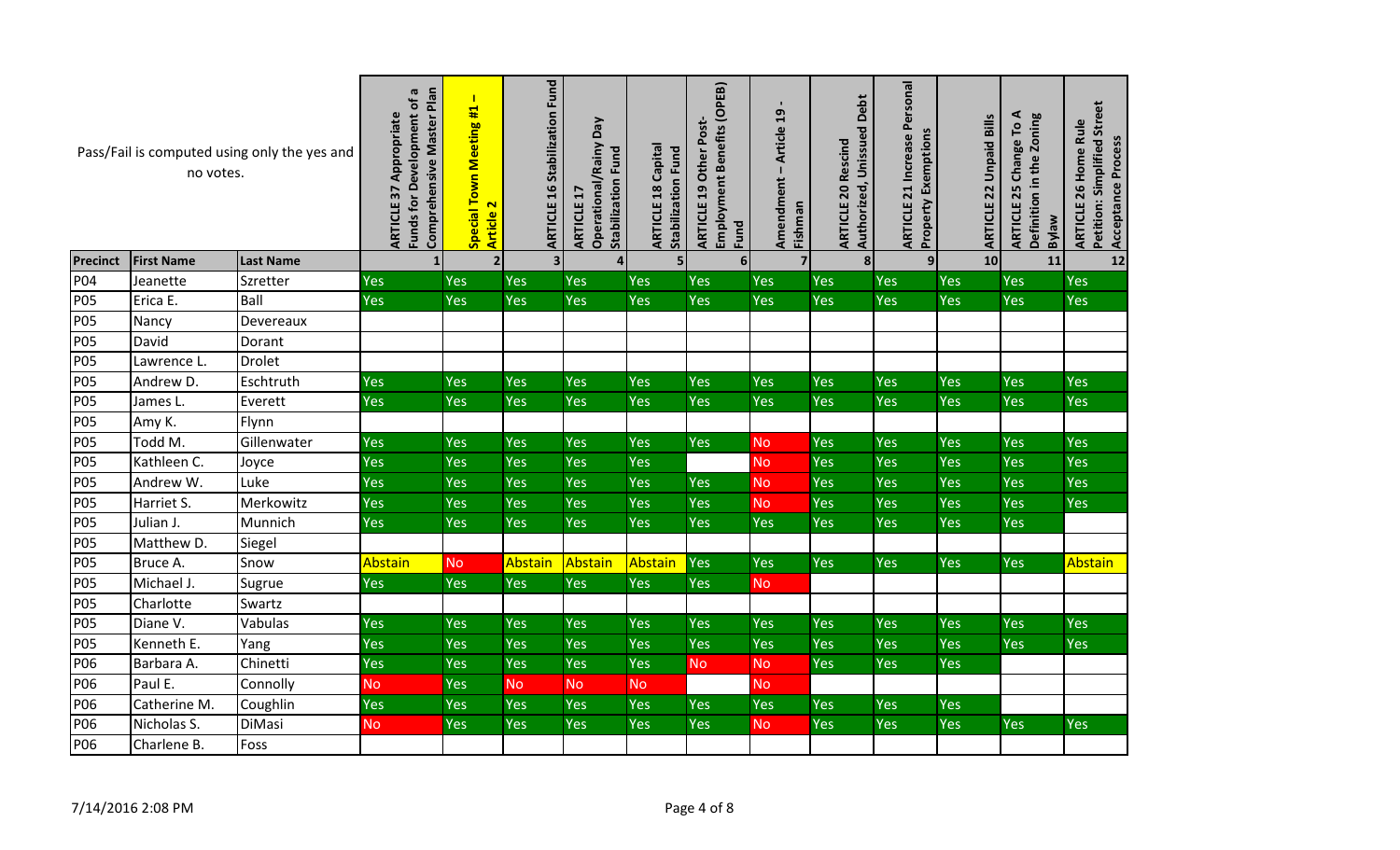| Pass/Fail is computed using only the yes and<br>no votes. |                         |                  | Comprehensive Master Plan<br>$\boldsymbol{\varpi}$<br>Funds for Development of<br>Appropriate<br>ARTICLE 37 | $\mathbf{I}$<br>Special Town Meeting #1<br>$\overline{\mathbf{r}}$<br>Article | <b>ARTICLE 16 Stabilization Fund</b> | Ved<br>Operational/Rainy<br><b>Stabilization Fund</b><br>ARTICLE | <b>ARTICLE 18 Capital</b><br><b>Stabilization Fund</b> | Employment Benefits (OPEB)<br>Other Post-<br><b>ARTICLE 19</b><br>Fund | Article 19<br>Amendment<br>Fishman | <b>Debt</b><br>Authorized, Unissued<br><b>ARTICLE 20 Rescind</b> | <b>ARTICLE 21 Increase Personal</b><br><b>Property Exemptions</b> | <b>Unpaid Bills</b><br><b>ARTICLE 22</b> | ⋖<br>Definition in the Zoning<br>Гo<br>Change <sup>-</sup><br><b>ARTICLE 25</b><br><b>Bylaw</b> | Petition: Simplified Street<br>ARTICLE 26 Home Rule<br><b>Acceptance Process</b> |
|-----------------------------------------------------------|-------------------------|------------------|-------------------------------------------------------------------------------------------------------------|-------------------------------------------------------------------------------|--------------------------------------|------------------------------------------------------------------|--------------------------------------------------------|------------------------------------------------------------------------|------------------------------------|------------------------------------------------------------------|-------------------------------------------------------------------|------------------------------------------|-------------------------------------------------------------------------------------------------|----------------------------------------------------------------------------------|
| <b>Precinct</b>                                           | <b>First Name</b>       | <b>Last Name</b> | $\mathbf{1}$                                                                                                | $\overline{2}$                                                                | 3 <sup>1</sup>                       |                                                                  | 5 <sub>l</sub>                                         | $6 \mid$                                                               | $\overline{7}$                     | 8                                                                | 9                                                                 | 10                                       | 11                                                                                              | $12$                                                                             |
| P06                                                       | Karen A.                | Foster           | <b>Yes</b>                                                                                                  | <b>Yes</b>                                                                    | Yes                                  | Yes                                                              | <b>Yes</b>                                             | <b>Yes</b>                                                             | <b>No</b>                          | Yes                                                              | Yes                                                               | Yes                                      | Yes                                                                                             | Yes                                                                              |
| P06                                                       | William F.              | Gath             | Yes                                                                                                         | Yes                                                                           | Yes                                  | Yes                                                              | <b>Yes</b>                                             | Yes                                                                    | <b>No</b>                          | Yes                                                              | Yes                                                               | Yes                                      | Yes                                                                                             | Yes                                                                              |
| P06                                                       | Carol A.                | Gloff            | Yes                                                                                                         | <b>Yes</b>                                                                    | Yes                                  | Yes                                                              | Yes                                                    | <b>Yes</b>                                                             | <b>No</b>                          | Yes                                                              | Yes                                                               | Yes                                      | Yes                                                                                             | <b>Yes</b>                                                                       |
| P06                                                       | Peter S.                | Golden           | <b>Yes</b>                                                                                                  | Yes                                                                           | Yes                                  | <b>Yes</b>                                                       | <b>Yes</b>                                             | <b>Yes</b>                                                             | Yes                                | Yes                                                              | Yes                                                               | Yes                                      | Yes                                                                                             |                                                                                  |
| P06                                                       | Michael F.              | Linehan          | <b>Yes</b>                                                                                                  | Yes                                                                           | Yes                                  | Yes                                                              | Yes                                                    | Yes                                                                    | Yes                                | Yes                                                              | Yes                                                               | Yes                                      | Yes                                                                                             | <b>No</b>                                                                        |
| P06                                                       | Tony                    | Lista            | Yes                                                                                                         | Abstain                                                                       | Yes                                  | <b>Yes</b>                                                       | Yes                                                    | Yes                                                                    | Yes                                | Yes                                                              | Yes                                                               | Yes                                      | Yes                                                                                             | <b>Yes</b>                                                                       |
| P06                                                       | Dominic                 | Mirante Jr.      | <b>Yes</b>                                                                                                  | <b>No</b>                                                                     | <b>Yes</b>                           | Yes                                                              | Yes                                                    | Yes                                                                    | Yes                                | Yes                                                              | Yes                                                               | Yes                                      | Yes                                                                                             | Yes                                                                              |
| P06                                                       | Nancy A.                | Northgraves      | <b>Yes</b>                                                                                                  | <b>Yes</b>                                                                    | Yes                                  | Yes                                                              | <b>Yes</b>                                             | Yes                                                                    | Yes                                | Yes                                                              | Yes                                                               | Yes                                      | Yes                                                                                             | <b>Yes</b>                                                                       |
| P06                                                       | Jeanne Williams Ostroff |                  | Yes                                                                                                         | Yes                                                                           | <b>Yes</b>                           | Yes                                                              | <b>Yes</b>                                             | Yes                                                                    | <b>No</b>                          | Yes                                                              | Yes                                                               | Yes                                      | <b>Yes</b>                                                                                      | Yes                                                                              |
| P06                                                       | Joshua                  | Ostroff          | <b>Yes</b>                                                                                                  | Yes                                                                           | Yes                                  | <b>Yes</b>                                                       | Yes                                                    | Yes                                                                    | <b>No</b>                          | Yes                                                              | Yes                                                               | Yes                                      | Yes                                                                                             | <b>Yes</b>                                                                       |
| P06                                                       | Richard                 | Stephen          | <b>Yes</b>                                                                                                  | Abstain                                                                       | <b>Yes</b>                           | <b>Yes</b>                                                       | <b>Yes</b>                                             | Yes                                                                    | Yes                                | Yes                                                              | <b>Yes</b>                                                        | <b>Yes</b>                               |                                                                                                 |                                                                                  |
| P06                                                       | Florina R.              | Uyar             |                                                                                                             |                                                                               |                                      |                                                                  |                                                        |                                                                        |                                    |                                                                  |                                                                   |                                          |                                                                                                 |                                                                                  |
| P06                                                       | Patrick A.              | Young            | <b>Yes</b>                                                                                                  | <b>Yes</b>                                                                    | Yes                                  | <b>Yes</b>                                                       | Yes                                                    | Yes                                                                    | Yes                                | Yes                                                              | Yes                                                               | <b>Yes</b>                               | Yes                                                                                             | <b>Yes</b>                                                                       |
| <b>P07</b>                                                | <b>Helen Terry</b>      | Checket          | <b>Yes</b>                                                                                                  | <b>Yes</b>                                                                    | <b>Yes</b>                           | <b>Yes</b>                                                       | Yes                                                    | Yes                                                                    | <b>No</b>                          | Yes                                                              | Yes                                                               | Yes                                      | Yes                                                                                             |                                                                                  |
| P07                                                       | Joseph B.               | Conway           |                                                                                                             |                                                                               |                                      |                                                                  |                                                        |                                                                        |                                    |                                                                  |                                                                   |                                          |                                                                                                 |                                                                                  |
| <b>P07</b>                                                | Bruce T.                | Evans            | Yes                                                                                                         | Yes                                                                           | Yes                                  | <b>Yes</b>                                                       | Yes                                                    | Yes                                                                    | <b>Yes</b>                         | Yes                                                              | Yes                                                               | Yes                                      | Yes                                                                                             | <b>Yes</b>                                                                       |
| <b>P07</b>                                                | Teresa M.               | Evans            | <b>Yes</b>                                                                                                  | Yes                                                                           | Yes                                  | Yes                                                              | Yes                                                    | <b>Yes</b>                                                             | <b>No</b>                          | Yes                                                              | Yes                                                               | Yes                                      | Yes                                                                                             | Yes                                                                              |
| <b>P07</b>                                                | Brian P.                | Fay              | Yes                                                                                                         | Yes                                                                           | Yes                                  | <b>Yes</b>                                                       | <b>Yes</b>                                             | <b>No</b>                                                              | No                                 | Yes                                                              | Yes                                                               | Yes                                      | <b>Yes</b>                                                                                      | Yes                                                                              |
| <b>P07</b>                                                | Paul B.                 | Griesmer         | <b>Yes</b>                                                                                                  | Yes                                                                           | Yes                                  | Yes                                                              | Yes                                                    | Yes                                                                    | Yes                                | Yes                                                              | Yes                                                               | Yes                                      | Yes                                                                                             | <b>Yes</b>                                                                       |
| <b>P07</b>                                                | Randall P.              | Gruber           | Yes                                                                                                         | Yes                                                                           | <b>Yes</b>                           | <b>Yes</b>                                                       | <b>Yes</b>                                             | <b>Yes</b>                                                             | <b>Yes</b>                         | Yes                                                              | Yes                                                               | Yes                                      | Yes                                                                                             | <b>Yes</b>                                                                       |
| P07                                                       | Henry W.                | Haugland         | Yes                                                                                                         | <b>Yes</b>                                                                    | <b>Yes</b>                           | <b>Yes</b>                                                       | <b>Yes</b>                                             | Yes                                                                    | <b>No</b>                          | Yes                                                              | Yes                                                               | <b>Yes</b>                               | <b>Yes</b>                                                                                      | <b>Yes</b>                                                                       |
| P07                                                       | Dylan                   | Hayre            | Yes                                                                                                         |                                                                               |                                      |                                                                  |                                                        | <b>Yes</b>                                                             | Yes                                | Yes                                                              | Yes                                                               | Yes                                      | Yes                                                                                             | Yes                                                                              |
| <b>P07</b>                                                | Evelyn H.               | Jackson          | Yes                                                                                                         | <b>Yes</b>                                                                    | Yes                                  | Yes                                                              | Yes                                                    | Yes                                                                    | Yes                                | Yes                                                              | Abstain                                                           | <b>Yes</b>                               | Yes                                                                                             | Yes                                                                              |
| <b>P07</b>                                                | Nancy E.                | Jennett          | <b>Yes</b>                                                                                                  | Yes                                                                           | <b>Yes</b>                           | Yes                                                              | Yes                                                    | Yes                                                                    | Yes                                | <b>Yes</b>                                                       | Yes                                                               | Yes                                      | Yes                                                                                             | <b>Yes</b>                                                                       |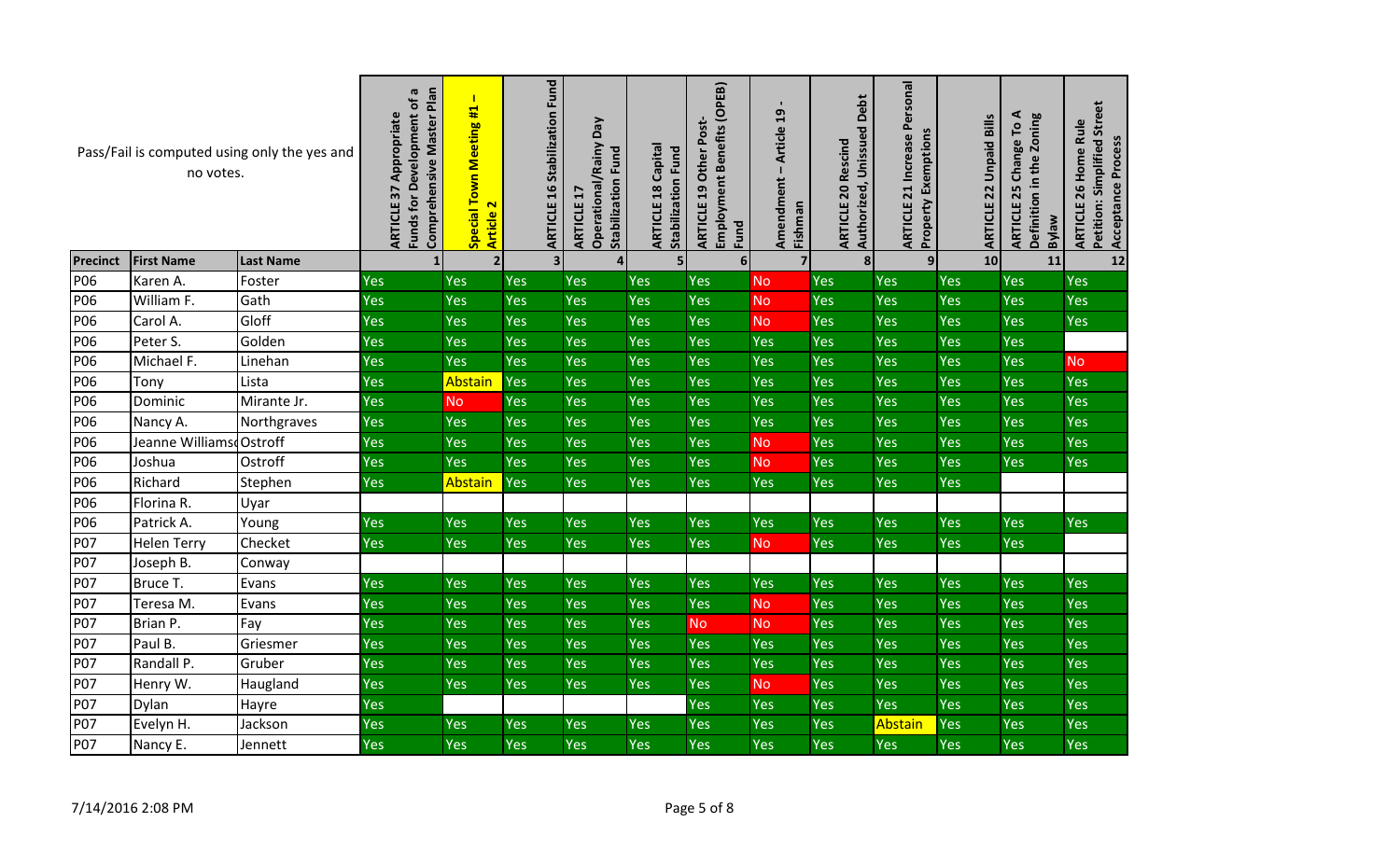| Pass/Fail is computed using only the yes and<br>no votes. |                   |                  | Comprehensive Master Plan<br>G<br>Funds for Development of<br><b>ARTICLE 37 Appropriate</b> | $\mathbf{I}$<br>Special Town Meeting #1<br>Article 2 | <b>ARTICLE 16 Stabilization Fund</b> | Ved<br>Operational/Rainy<br><b>Stabilization Fund</b><br>ARTICLE | <b>ARTICLE 18 Capital</b><br><b>Stabilization Fund</b> | Employment Benefits (OPEB)<br><b>ARTICLE 19 Other Post-</b><br>Fund | Article 19<br>Amendment<br>Fishman | Debt<br>Authorized, Unissued<br><b>ARTICLE 20 Rescind</b> | <b>ARTICLE 21 Increase Personal</b><br><b>Property Exemptions</b> | <b>Unpaid Bills</b><br>ARTICLE 22 | ⋖<br>Definition in the Zoning<br>ARTICLE 25 Change To<br><b>Bylaw</b> | Petition: Simplified Street<br>ARTICLE 26 Home Rule<br>Acceptance Process |
|-----------------------------------------------------------|-------------------|------------------|---------------------------------------------------------------------------------------------|------------------------------------------------------|--------------------------------------|------------------------------------------------------------------|--------------------------------------------------------|---------------------------------------------------------------------|------------------------------------|-----------------------------------------------------------|-------------------------------------------------------------------|-----------------------------------|-----------------------------------------------------------------------|---------------------------------------------------------------------------|
| <b>Precinct</b>                                           | <b>First Name</b> | <b>Last Name</b> |                                                                                             | 2 <sup>1</sup>                                       | 3 <sup>1</sup>                       |                                                                  | $\mathsf{5}$                                           | 6 <sup>1</sup>                                                      | $\overline{\mathbf{z}}$            | $\mathbf{8}$                                              | 9                                                                 | 10                                | 11                                                                    | 12                                                                        |
| P07                                                       | Richard           | Jennett Jr.      | Yes                                                                                         | Yes                                                  | Yes                                  | Yes                                                              | Yes                                                    | Yes                                                                 | Yes                                | Yes                                                       | Yes                                                               | Yes                               | <b>Yes</b>                                                            | Yes                                                                       |
| <b>P07</b>                                                | Joseph A.         | Keefe            | Yes                                                                                         | Yes                                                  | <b>Yes</b>                           | Yes                                                              | Yes                                                    | Yes                                                                 | <b>No</b>                          | Yes                                                       | Yes                                                               | Yes                               | <b>Yes</b>                                                            |                                                                           |
| <b>P07</b>                                                | Anthony A.        | Marini           | Yes                                                                                         | N <sub>o</sub>                                       | Yes                                  | Yes                                                              | Yes                                                    | Yes                                                                 | Yes                                |                                                           |                                                                   |                                   |                                                                       |                                                                           |
| <b>P07</b>                                                | Paul-Jon          | <b>McNealy</b>   | Yes                                                                                         | Yes                                                  | <b>Yes</b>                           | Yes                                                              | <b>Yes</b>                                             | Yes                                                                 | <b>No</b>                          | Yes                                                       | <b>Yes</b>                                                        | Yes                               | <b>Yes</b>                                                            | <b>Yes</b>                                                                |
| <b>P07</b>                                                | Elaine B.         | Ostroff          | Yes                                                                                         | Yes                                                  | <b>Yes</b>                           | Yes                                                              | Yes                                                    | <b>No</b>                                                           | <b>No</b>                          | Yes                                                       | <b>Yes</b>                                                        | <b>Yes</b>                        | <b>Yes</b>                                                            | <b>Yes</b>                                                                |
| <b>P07</b>                                                | S. Christopher    | <b>Salis</b>     |                                                                                             |                                                      |                                      |                                                                  |                                                        |                                                                     |                                    |                                                           |                                                                   |                                   |                                                                       |                                                                           |
| <b>P07</b>                                                | Linda             | Wollschlager     | Yes                                                                                         | Yes                                                  | <b>Yes</b>                           | Yes                                                              | Yes                                                    | Yes                                                                 | <b>No</b>                          | Yes                                                       | Yes                                                               | Yes                               | <b>Yes</b>                                                            | Yes                                                                       |
| <b>P08</b>                                                | Mary A.           | <b>Brown</b>     | Yes                                                                                         | No                                                   | <b>Yes</b>                           | Yes                                                              | Yes                                                    | Yes                                                                 | Yes                                | Yes                                                       | Yes                                                               | Yes                               | <b>Yes</b>                                                            | <b>No</b>                                                                 |
| P08                                                       | James E.          | Brown Jr.        | Yes                                                                                         | <b>No</b>                                            | Yes                                  | Yes                                                              | Yes                                                    | Yes                                                                 | Yes                                | Yes                                                       | Yes                                                               | <b>Yes</b>                        | <b>Yes</b>                                                            | Yes                                                                       |
| <b>P08</b>                                                | Robert            | Canning          |                                                                                             | Yes                                                  |                                      |                                                                  |                                                        |                                                                     |                                    |                                                           |                                                                   |                                   |                                                                       |                                                                           |
| <b>P08</b>                                                | Lawrence          | Delaney          |                                                                                             |                                                      |                                      |                                                                  |                                                        |                                                                     |                                    |                                                           |                                                                   |                                   |                                                                       |                                                                           |
| <b>P08</b>                                                | <b>Tass</b>       | Filledes         | Yes                                                                                         |                                                      |                                      |                                                                  |                                                        |                                                                     |                                    |                                                           |                                                                   |                                   |                                                                       |                                                                           |
| <b>P08</b>                                                | Glen B.           | Glater           | Yes                                                                                         | <b>Yes</b>                                           | Yes                                  | Yes                                                              | Yes                                                    | Yes                                                                 | <b>No</b>                          | Yes                                                       | Yes                                                               | <b>Yes</b>                        | <b>Yes</b>                                                            | Yes                                                                       |
| <b>P08</b>                                                | Marjorie          | Gove             | Yes                                                                                         | Yes                                                  | <b>Yes</b>                           | Yes                                                              | Yes                                                    | Yes                                                                 | Yes                                | Yes                                                       | Yes                                                               | <b>Yes</b>                        | <b>Yes</b>                                                            | Yes                                                                       |
| <b>P08</b>                                                | Sara R.           | Hanna            | Yes                                                                                         | Yes                                                  | Yes                                  | Yes                                                              | Yes                                                    | <b>Yes</b>                                                          | <b>No</b>                          | Yes                                                       | <b>Yes</b>                                                        | <b>Yes</b>                        | <b>Yes</b>                                                            | <b>Yes</b>                                                                |
| <b>P08</b>                                                | Glynn E.          | Hawley           | Yes                                                                                         | Yes                                                  | <b>Yes</b>                           | Yes                                                              | Yes                                                    |                                                                     |                                    |                                                           |                                                                   |                                   |                                                                       |                                                                           |
| <b>P08</b>                                                | Thomas E.         | Hubbard          | Yes                                                                                         | Yes                                                  | <b>Yes</b>                           | Yes                                                              | Yes                                                    | Yes                                                                 | <b>No</b>                          | Yes                                                       | Yes                                                               | Yes                               | <b>Yes</b>                                                            | <b>Yes</b>                                                                |
| <b>P08</b>                                                | James             | Lawrence-Archer  | Yes                                                                                         | Yes                                                  | Yes                                  | Yes                                                              | Yes                                                    | Yes                                                                 | Yes                                | Yes                                                       | Yes                                                               | <b>Yes</b>                        | <b>Yes</b>                                                            | Yes                                                                       |
| <b>P08</b>                                                | Bradford A.       | Moore            | Yes                                                                                         | Yes                                                  | Yes                                  | Yes                                                              | Yes                                                    | <b>Yes</b>                                                          | <b>Yes</b>                         | <b>Yes</b>                                                | Yes                                                               | <b>Yes</b>                        | <b>Yes</b>                                                            | <b>Yes</b>                                                                |
| <b>P08</b>                                                | Garry M.          | O'Brien          |                                                                                             |                                                      |                                      |                                                                  |                                                        |                                                                     |                                    |                                                           |                                                                   |                                   |                                                                       |                                                                           |
| <b>P08</b>                                                | Richard           | Philben          | Yes                                                                                         | Yes                                                  | <b>Yes</b>                           | <b>Yes</b>                                                       | <b>Yes</b>                                             | Yes                                                                 | <b>No</b>                          | Yes                                                       | Yes                                                               | Yes                               | <b>Yes</b>                                                            | Yes                                                                       |
| <b>P08</b>                                                | Susan G.          | Salamoff         | Yes                                                                                         | Yes                                                  |                                      |                                                                  |                                                        | Yes                                                                 | Yes                                | Yes                                                       | Yes                                                               | Yes                               | <b>Yes</b>                                                            | Yes                                                                       |
| <b>P08</b>                                                | Richard           | Sidney           | Yes                                                                                         | Yes                                                  | <b>Yes</b>                           | <b>Yes</b>                                                       | <b>Yes</b>                                             | Yes                                                                 | <b>No</b>                          | Yes                                                       | Yes                                                               | <b>Yes</b>                        | <b>Yes</b>                                                            | <b>No</b>                                                                 |
| <b>P08</b>                                                | Gregory R.        | Vitarelli        |                                                                                             |                                                      |                                      |                                                                  |                                                        |                                                                     |                                    |                                                           |                                                                   |                                   |                                                                       |                                                                           |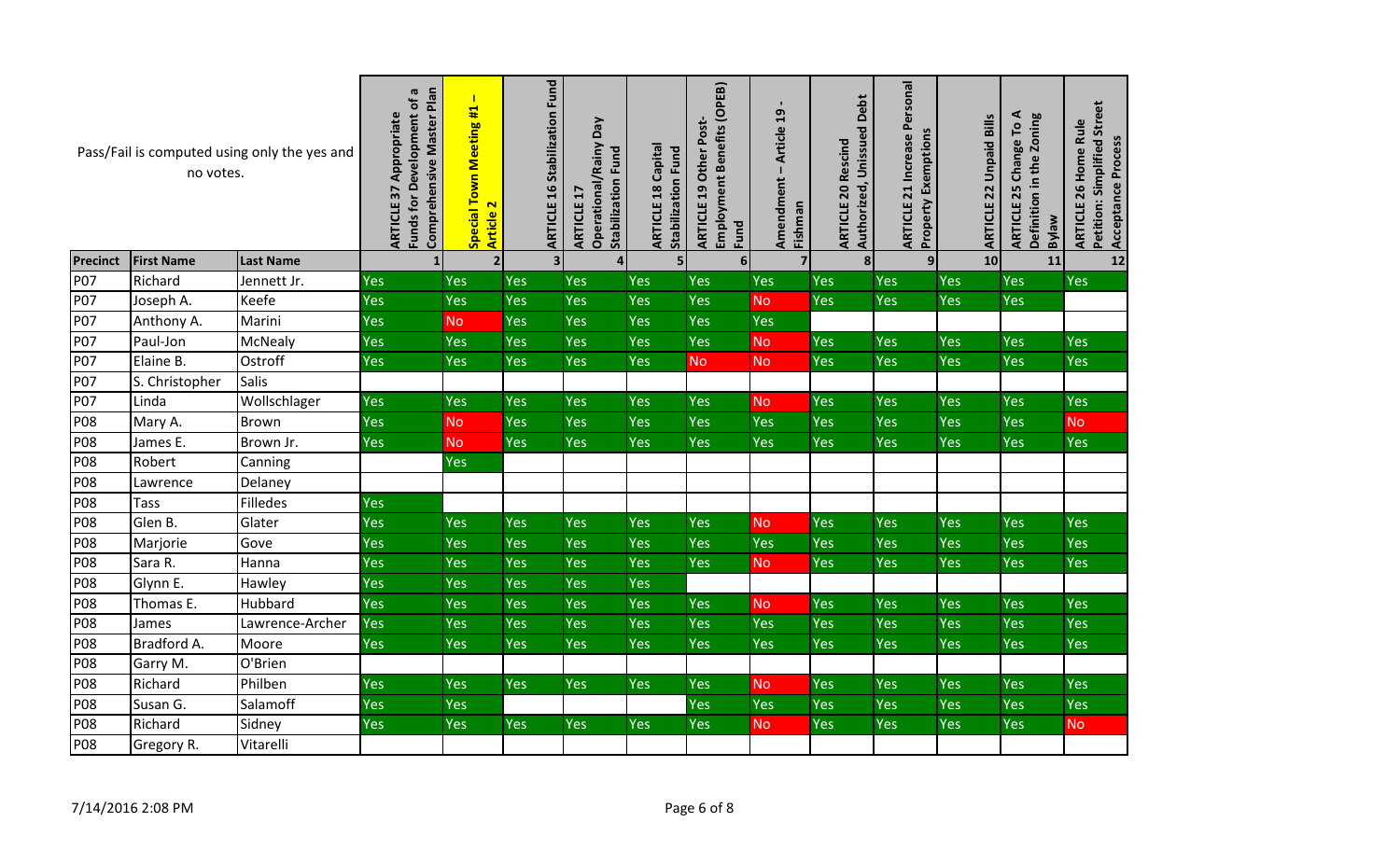| Pass/Fail is computed using only the yes and<br>no votes. |                   |                  | Comprehensive Master Plan<br>Funds for Development of a<br><b>ARTICLE 37 Appropriate</b> | $\blacksquare$<br>Special Town Meeting #1<br>$\overline{\mathbf{r}}$<br><b>Article</b> | <b>ARTICLE 16 Stabilization Fund</b> | Ved<br><b>Operational/Rainy</b><br>Stabilization Fund<br>H<br>ARTICLE | <b>ARTICLE 18 Capital</b><br><b>Stabilization Fund</b> | Employment Benefits (OPEB)<br>ARTICLE 19 Other Post-<br>Fund | - Article 19<br>Amendment<br>Fishman | Debt<br>Authorized, Unissued<br><b>ARTICLE 20 Rescind</b> | 21 Increase Personal<br><b>Property Exemptions</b><br>ARTICLE | Bills<br><b>Unpaid</b><br><b>ARTICLE 22</b> | ⋖<br>Definition in the Zoning<br>Lo<br>Change <sup>-</sup><br>ARTICLE 25<br><b>Bylaw</b> | <b>Petition: Simplified Street</b><br>ARTICLE 26 Home Rule<br>Acceptance Process |
|-----------------------------------------------------------|-------------------|------------------|------------------------------------------------------------------------------------------|----------------------------------------------------------------------------------------|--------------------------------------|-----------------------------------------------------------------------|--------------------------------------------------------|--------------------------------------------------------------|--------------------------------------|-----------------------------------------------------------|---------------------------------------------------------------|---------------------------------------------|------------------------------------------------------------------------------------------|----------------------------------------------------------------------------------|
| <b>Precinct</b>                                           | <b>First Name</b> | <b>Last Name</b> |                                                                                          | $\overline{2}$                                                                         | 3 <sup>1</sup>                       |                                                                       | 5                                                      | $6 \mid$                                                     | 7                                    | 8 <sup>1</sup>                                            | 9                                                             | 10                                          | 11                                                                                       | $12$                                                                             |
| P09                                                       | Wayne A.          | Chouinard        |                                                                                          |                                                                                        |                                      |                                                                       |                                                        |                                                              |                                      |                                                           |                                                               |                                             |                                                                                          |                                                                                  |
| P09                                                       | Cathleen M.       | Collins          |                                                                                          |                                                                                        |                                      |                                                                       |                                                        |                                                              |                                      |                                                           |                                                               |                                             |                                                                                          |                                                                                  |
| P09                                                       | Donald P.         | Friswell         | Yes                                                                                      | Yes                                                                                    | Yes                                  | Yes                                                                   | Yes                                                    | Yes                                                          | <b>Abstain</b>                       | Yes                                                       | Yes                                                           | Yes                                         | Yes                                                                                      | <b>Yes</b>                                                                       |
| P09                                                       | Charlotte M.      | Hannon           |                                                                                          |                                                                                        |                                      |                                                                       |                                                        |                                                              |                                      |                                                           |                                                               |                                             |                                                                                          |                                                                                  |
| P09                                                       | Kenneth B.        | Hoyt             |                                                                                          |                                                                                        |                                      |                                                                       |                                                        |                                                              |                                      |                                                           |                                                               |                                             |                                                                                          |                                                                                  |
| P09                                                       | Edward A.         | Johnson          |                                                                                          |                                                                                        |                                      |                                                                       |                                                        |                                                              |                                      |                                                           |                                                               |                                             |                                                                                          |                                                                                  |
| P09                                                       | Paul R.           | Joseph           |                                                                                          |                                                                                        |                                      |                                                                       |                                                        |                                                              |                                      |                                                           |                                                               |                                             |                                                                                          |                                                                                  |
| P09                                                       | Scott A.          | Joseph           |                                                                                          |                                                                                        |                                      |                                                                       |                                                        |                                                              |                                      |                                                           |                                                               |                                             |                                                                                          |                                                                                  |
| P09                                                       | Kevin C.          | Keith            | <b>Yes</b>                                                                               | Yes                                                                                    | Yes                                  | <b>Yes</b>                                                            | <b>Yes</b>                                             | <b>Yes</b>                                                   | Yes                                  | Yes                                                       | Yes                                                           | <b>Yes</b>                                  | <b>Yes</b>                                                                               | <b>Yes</b>                                                                       |
| P09                                                       | Sandy             | LaFleur          | <b>Yes</b>                                                                               | Yes                                                                                    | Yes                                  | Yes                                                                   | Yes                                                    | Yes                                                          | <b>Yes</b>                           | Yes                                                       | Yes                                                           | <b>Yes</b>                                  | Yes                                                                                      | <b>No</b>                                                                        |
| P09                                                       | David W.          | Mangan           |                                                                                          |                                                                                        |                                      |                                                                       |                                                        |                                                              |                                      |                                                           |                                                               |                                             |                                                                                          |                                                                                  |
| P09                                                       | Theresa M.        | Miller           |                                                                                          |                                                                                        |                                      |                                                                       |                                                        |                                                              |                                      |                                                           |                                                               |                                             |                                                                                          |                                                                                  |
| P09                                                       | Janice L.         | Parsons          | Yes                                                                                      | <b>Yes</b>                                                                             | Yes                                  | Yes                                                                   | <b>Yes</b>                                             | Yes                                                          | <b>No</b>                            | Yes                                                       | Yes                                                           | Yes                                         | Yes                                                                                      | Yes                                                                              |
| P09                                                       | Andres C          | Rochwerger       | <b>Yes</b>                                                                               | Yes                                                                                    | Yes                                  | Yes                                                                   | <b>Yes</b>                                             | Yes                                                          | Yes                                  | Yes                                                       | Yes                                                           | <b>Yes</b>                                  | Yes                                                                                      | Yes                                                                              |
| P09                                                       | Heather S.        | Seiche           | Yes                                                                                      | Yes                                                                                    | Yes                                  | Yes                                                                   | Yes                                                    | Yes                                                          | Yes                                  | Yes                                                       | Yes                                                           | Yes                                         | Yes                                                                                      | Yes                                                                              |
| P09                                                       | James M.          | Williamson       | Yes                                                                                      | Yes                                                                                    | Yes                                  | Yes                                                                   | <b>Yes</b>                                             | Yes                                                          | Yes                                  | Yes                                                       | Yes                                                           | Yes                                         | Yes                                                                                      | <b>Yes</b>                                                                       |
| P09                                                       | Jamie             | Parr             | Yes                                                                                      | <b>Yes</b>                                                                             | Yes                                  | Yes                                                                   | <b>Yes</b>                                             | <b>Yes</b>                                                   | <b>Yes</b>                           | Yes                                                       | Yes                                                           | Yes                                         | <b>Yes</b>                                                                               |                                                                                  |
| P09                                                       | Erica             | Noonan           |                                                                                          |                                                                                        |                                      |                                                                       |                                                        |                                                              |                                      |                                                           |                                                               |                                             |                                                                                          |                                                                                  |
| P10                                                       | Christine         | Ackerman         |                                                                                          |                                                                                        |                                      |                                                                       |                                                        |                                                              |                                      |                                                           |                                                               |                                             |                                                                                          |                                                                                  |
| P10                                                       | Robert J.         | Awkward          | <b>Yes</b>                                                                               | Yes                                                                                    | Yes                                  | Yes                                                                   | Yes                                                    | Yes                                                          | <b>Yes</b>                           | Yes                                                       | Yes                                                           | Yes                                         | Yes                                                                                      | Yes                                                                              |
| P10                                                       | Kathleen          | Bacon            | Yes                                                                                      | Yes                                                                                    | Yes                                  | Yes                                                                   | <b>Yes</b>                                             | <b>Yes</b>                                                   | <b>No</b>                            | Yes                                                       | Yes                                                           | Yes                                         | Yes                                                                                      | <b>Yes</b>                                                                       |
| P10                                                       | Adam M.           | Berkowitz        | Yes                                                                                      | <b>Yes</b>                                                                             | Yes                                  | Yes                                                                   | Yes                                                    | <b>Yes</b>                                                   | <b>Yes</b>                           | Yes                                                       | Yes                                                           | <b>Yes</b>                                  | <b>Yes</b>                                                                               | <b>Yes</b>                                                                       |
| P10                                                       | Edward J.         | Doherty          | <b>Yes</b>                                                                               | Yes                                                                                    | Yes                                  | Yes                                                                   | Yes                                                    | Yes                                                          |                                      |                                                           |                                                               |                                             |                                                                                          |                                                                                  |
| P10                                                       | Christopher A.    | Frail            | <b>Yes</b>                                                                               | Yes                                                                                    | Yes                                  | Yes                                                                   | Yes                                                    | Yes                                                          | <b>Yes</b>                           | Yes                                                       | Yes                                                           | Yes                                         | Yes                                                                                      | Yes                                                                              |